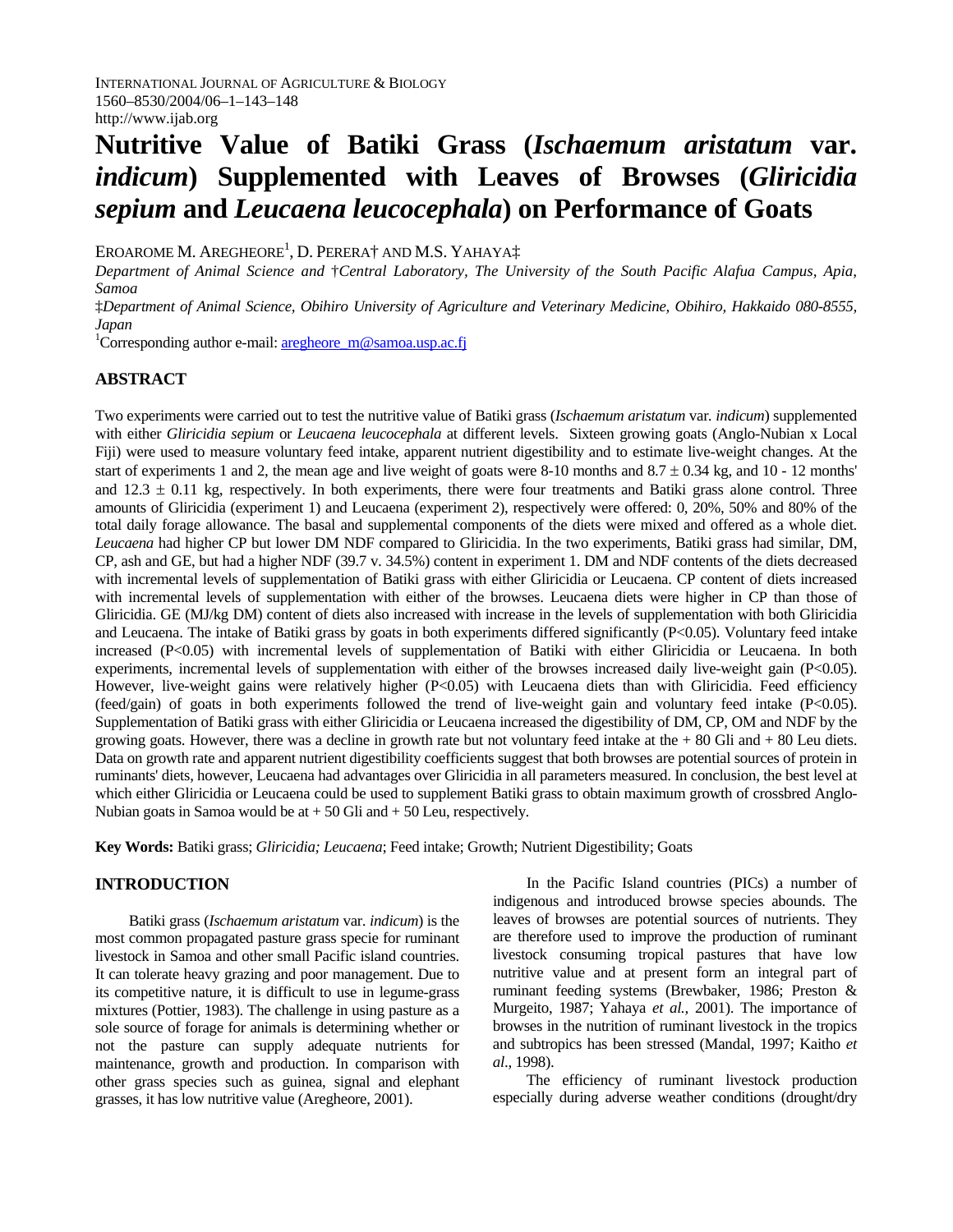season) is dependent upon the use of available feed for maintenance, growth and reproduction. Today a wide variety of browse species are used in livestock production in the tropics and temperate countries of the world.

It has been emphasized that most tropical grass species have low dry matter digestibility and intake (Minson, 1971). Livestock reared on Batiki alone have problems in meeting their maintenance need (Aregheore, 2001), therefore, it is imperative to balance their diet in terms of protein, vitamins and minerals through supplementation with leaves of browse trees. The leaves, shoots and twigs of browse species can help overcome the nutritional constraints of low quality feeds (roughage). It has been reported that leaves from browse and fodder trees form a major part of livestock feed in tropical countries (Mandal, 1997), and they play an important role in improving dietary protein (Kaitho *et al*., 1998). It is the objective of these experiments to test the effectiveness of either *Gliricidia sepium* or *Leucaena leucocephala* as supplements to a basal diet of Batiki grass on voluntary feed intake, growth rate and nutrient utilization by growing goats in Samoa.

## **MATERIALS AND METHODS**

**Experimental site.** Two experiments were conducted at the Goat Unit, School of Agriculture, The University of the South Pacific, Alafua Campus, Apia, Samoa (Latitude  $\approx 3.5^{\circ}$  S, Longitude  $\approx 172.5^{\circ}$  W). Experiment 1 was conducted between November 4 and December 24, 2000, while experiment 2 was between December 31, 2000 and February 19, 2001. **Animals.** Sixteen growing goats (Anglo-Nubian x Local

Fiji) were used to measure the voluntary feed intake, apparent nutrient digestibility and to estimate live-weight changes. At the start of experiments 1 and 2, the mean age and live weight of the goats were 8-10 months and 8.7  $\pm$ 0.34 kg, and 10 - 12 months' and 12.3± 0.11 kg, respectively. Before the commencement of the experiments the goats were drenched with an anthelminthic (Albendazole, Smithkline Animal health Products, Auckland, New Zealand) at a rate of 1 mL/10 kg bodyweight. The animals were weighed at the beginning and end of each experiment. Each experiment lasted for 51 days.

**Diets, feeding and management***.* Batiki grass was harvested daily. This was chopped with a bush knife into pieces (6-8 mm) to limit preferential selection of forage components. *Gliricidia* and *Leucaena* were harvested in the morning for feeding in the afternoon, with some allowed to wilt overnight for feeding in the morning. Stems were removed from both forages to ensure that the fodder composition was uniform. In both experiments, there were four treatments and Batiki grass offered alone was used as control. Three amounts of *Gliricidia* (experiment 1) and *Leucaena* (experiment 2), respectively were offered: 0, 20, 50 and 80% of the total daily forage

allowance. The basal and supplemental components of the diets were mixed and offered as a whole diet. The levels of supplementation were calculated as percentage of total *ad libitum* daily forage allowance.

**Experimental procedure and design.** An adaptation period of seven days was allowed to the goats to get used to the experimental diets. The four diets were offered in a randomized complete block design to the 16 goats, i.e. four goats per treatment, measurements for 51 days. The diets were fed on an *ad libitum* basis to allow about 10 – 20% refusal. These were offered three to four times daily to ensure constant availability. Batiki grass, Gliricidia and Leucaena were sampled once a week for dry matter determination. Feeds offered and refused were recorded on a daily basis to estimate voluntary dry matter intake. The live weights recorded at the end of each week of the experiment were used to calculate the amount of the mixtures to be offered during the subsequent week.

All the goats were allowed free access to mineral/vitamin block and ample drinking water was provided daily. The mineral/vitamin block contained salt, calcium, magnesium, copper, cobalt, iodine, phosphorus, manganese, iron, zinc, selenium, Vit. A, D and E, with copra meal and molasses added (Summit). At early morning, feeding refusals of previous day's feed was weighed and sampled. Cleaning of the pens and removal of leftovers from the previous day was done daily before supplying each day's diet.

**Digestibility study.** At the end of each growth phase, all animals in each diet group were used for metabolic studies. Since animals were on the same diet and environment, digestibility study started two days at the end of the growth phase. The total faecal collection method was used for faeces. The total daily faecal output for each animal was weighed before a 25% sample was removed for dry matter determination. The faeces were later dried in a forced-air oven at  $70^0$ C for 36 h. The daily samples of faeces and diets were then bulked separately and milled with a simple laboratory mill and stored in airtight bottles until required for analysis.

**Analytical methods.** The AOAC (1995) method was used for nutrient contents of diets. All analyses were done in triplicate. Dry matter was determined by drying at constant weight at  $70^{\circ}$ C for 24 h in a forced-air oven, ash by incineration at  $600^{\circ}$ C for 4 h, protein by the micro-Kjeldahl procedure (N x 6.25). Neutral detergent fibre (NDF) analysis was according to Goering and Van Soest (1970).

**Statistical analysis***.* Data on voluntary feed intake, growth rate, feed efficiency and apparent nutrient digestibility coefficients were analyzed with ANOVA using individual goat as a replicate (Steel & Torrie, 1980). Where significant differences were observed treatment means were compared with Duncan's multiple range tests. Also, all within treatments data on growth, voluntary feed intake, feed efficiency and apparent nutrient digestibility coefficients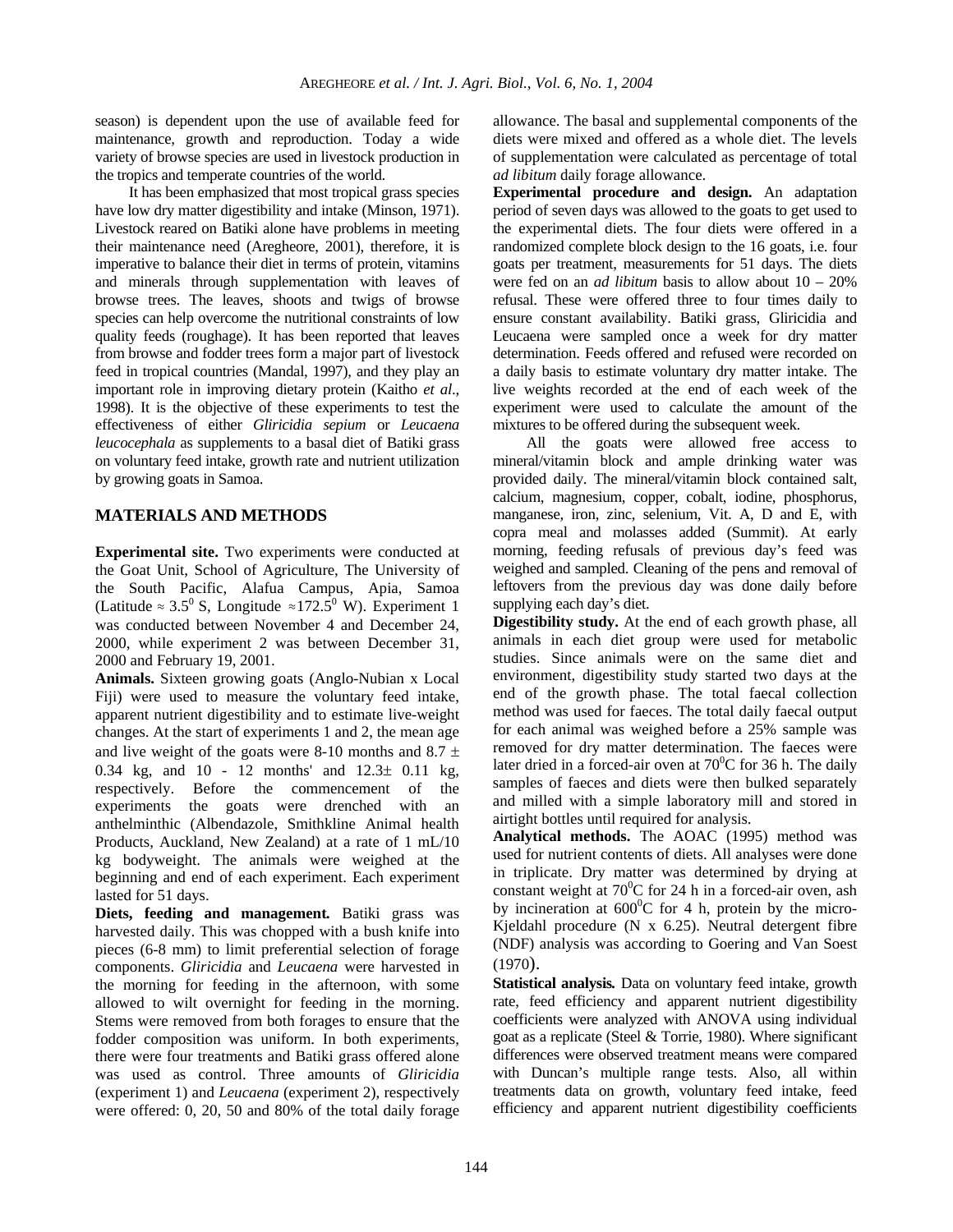between *Gliricidia* and *Leucaena* were subjected to a Student's *t*-test.

#### **RESULTS**

## **Chemical composition of feeds and experimental diets.**  All the goats remained healthy throughout the experimental periods. The chemical composition of the feeds used in the experiments is presented in Table I. The values given are the means of three observations. Among the two browses *Leucaena* forage had a higher crude protein (CP) but lower dry matter (DM) and neutral detergent fibre (NDF) compared to *Gliricidia* forage. In the two experiments, Batiki grass had similar, DM, CP, ash and gross energy, but

had a higher NDF (39.7 v. 34.5%) content in experiment 1.

Table II presents the composition of diets offered to the goats in the two experiments. The DM and NDF contents of the diets decreased with incremental supplementation of Batiki grass with either *Gliricidia* or *Leucaena*. However, CP content of diets increased with incremental supplementation of Batiki grass with either *Gliricidia* or *Leucaena*. *Leucaena* diets were higher in CP than those of *Gliricidia*. OM content was within the same range for all diets in both experiments. The gross energy (MJ/kg DM) content of the diets was observed to increase with levels of supplementation of Batiki grass diets with either *Gliricidia* or *Leucaena*.

**Voluntary feed intake, growth rate and feed efficiency.**  Table III presents data on voluntary feed intake, growth and feed efficiency of the goats in experiments 1 and 2. The intake of Batiki grass by the goats in both experiments differed significantly  $(P<0.05)$ . The goats in experiment 2 had a higher level of Batiki grass intake compared to those in experiment 1. Voluntary feed intake was observed to increase (P<0.05) with incremental level of supplementation of Batiki grass with either *Gliricidia* or *Leucaena*. The source of forage protein and level of supplementation with either (*Gliricidia* or *Leucaena*) were observed to have effect on voluntary feed intake of the goats.

The goats in experiment 2, had significantly higher feed intake (P<0.05) compared to those in experiment 1. The *Leuceana* diets were accepted at the first presentation to the goats, unlike *Gliricidia* diets that were not initially accepted during the first few days. However, during the subsequent period of the experiment, *Gliricidia* diets offered to the goats were consumed at all levels of supplementation.

In both experiments, incremental supplementation of Batiki grass with either of the browses increased body weight gain and daily live-weight gain (P<0.05). Body weight and daily live-weight gains of goats with higher level of supplementation with either  $+80$  Gli and  $+80$  Leu were observed to decreased. However, daily live-weight gain of goats that received both diets was significantly higher (P<0.05) than those of goats that received Batiki grass as the sole diet (Table III). Live-weight gains were relatively higher (P<0.05) with those goats supplemented with *Leucaena* than those with *Gliricidia*. Feed efficiency (feed/gain) of the goats in both experiments followed the trend of live-weight gain and voluntary feed intake  $(P<0.05)$ .

**Apparent nutrient digestibility coefficients.** Table IV presents the mean values with standard error for the mean effects of dietary treatments on apparent nutrient digestibility coefficients by goats offered Batiki grass

|                     | Nutrients (on dry matter basis) |             |          |        |               |  |  |  |  |
|---------------------|---------------------------------|-------------|----------|--------|---------------|--|--|--|--|
|                     | DM(%)                           | Ash $(\% )$ | $CP($ %) | NDF(%) | GE (MJ/kg DM) |  |  |  |  |
| <b>Experiment 1</b> |                                 |             |          |        |               |  |  |  |  |
| Batiki grass        | 37.3                            | 7.6         | 5.3      | 39.7   | 12.8          |  |  |  |  |
| Gliricidia          | 27.1                            | 7.8         | 18.6     | 26.4   | 14.4          |  |  |  |  |
| <b>Experiment 2</b> |                                 |             |          |        |               |  |  |  |  |
| Batiki grass        | 34.9                            | 7.6         | 5.2      | 34.5   | 12.4          |  |  |  |  |
| Leucaena            | 23.0                            | 6.8         | 24.6     | 22.5   | 15.2          |  |  |  |  |

**Table I. Chemical composition of the food used in experiments** 

DM, Dry matter; CP, Crude protein; NDF, Neutral detergent fibre; GE, Gross energy

| Table II. Proximate chemical composition of diets offered (Batiki grass; different ratios of Batiki/Gliricidia and |  |  |  |  |  |  |
|--------------------------------------------------------------------------------------------------------------------|--|--|--|--|--|--|
| Batiki/Leucaena (% DM)                                                                                             |  |  |  |  |  |  |

|                      | <b>Diets</b> |           |                          |           |                 |           |           |           |  |
|----------------------|--------------|-----------|--------------------------|-----------|-----------------|-----------|-----------|-----------|--|
|                      |              |           | <b>Batiki/Gliricidia</b> |           | Batiki/Leucaena |           |           |           |  |
| Nutrients (%)        | Batiki       | $+20$ Gli | $+50$ Gli                | $+80$ Gli | Batiki          | $+20$ Leu | $+50$ Leu | $+80$ Leu |  |
| Dry matter (DM)%     | 37.3         | 35.4      | 32.6                     | 30.8      | 34.9            | 32.5      | 31.4      | 30.2      |  |
| Analysis of DM (%)   |              |           |                          |           |                 |           |           |           |  |
| Crude protein $(\%)$ | 5.3          | 9.6       | 14.8                     | 16.3      | 5.2             | 11.1      | 12.8      | 15.3      |  |
| NDF(%)               | 39.7         | 35.8      | 36.3                     | 33.8      | 34.5            | 32.8      | 30.6      | 28.8      |  |
| Ash $(%)$            | 7.6          | 7.1       | 7.0                      | 7.0       | 7.6             | 7.2       | 7.1       | 6.9       |  |
| Organic matter (%)   | 92.4         | 92.9      | 93.0                     | 93.0      | 92.4            | 92.8      | 92.9      | 93.1      |  |
| Energy (MJ/kg DM)    | 12.8         | 14.7      | 14.9                     | 15.8      | 12.4            | 13.8      | 14.5      | 14.8      |  |

+ Gli, with *Gliricidia*; + Leu, with *Leucaena;* NDF, Neutral detergent fibre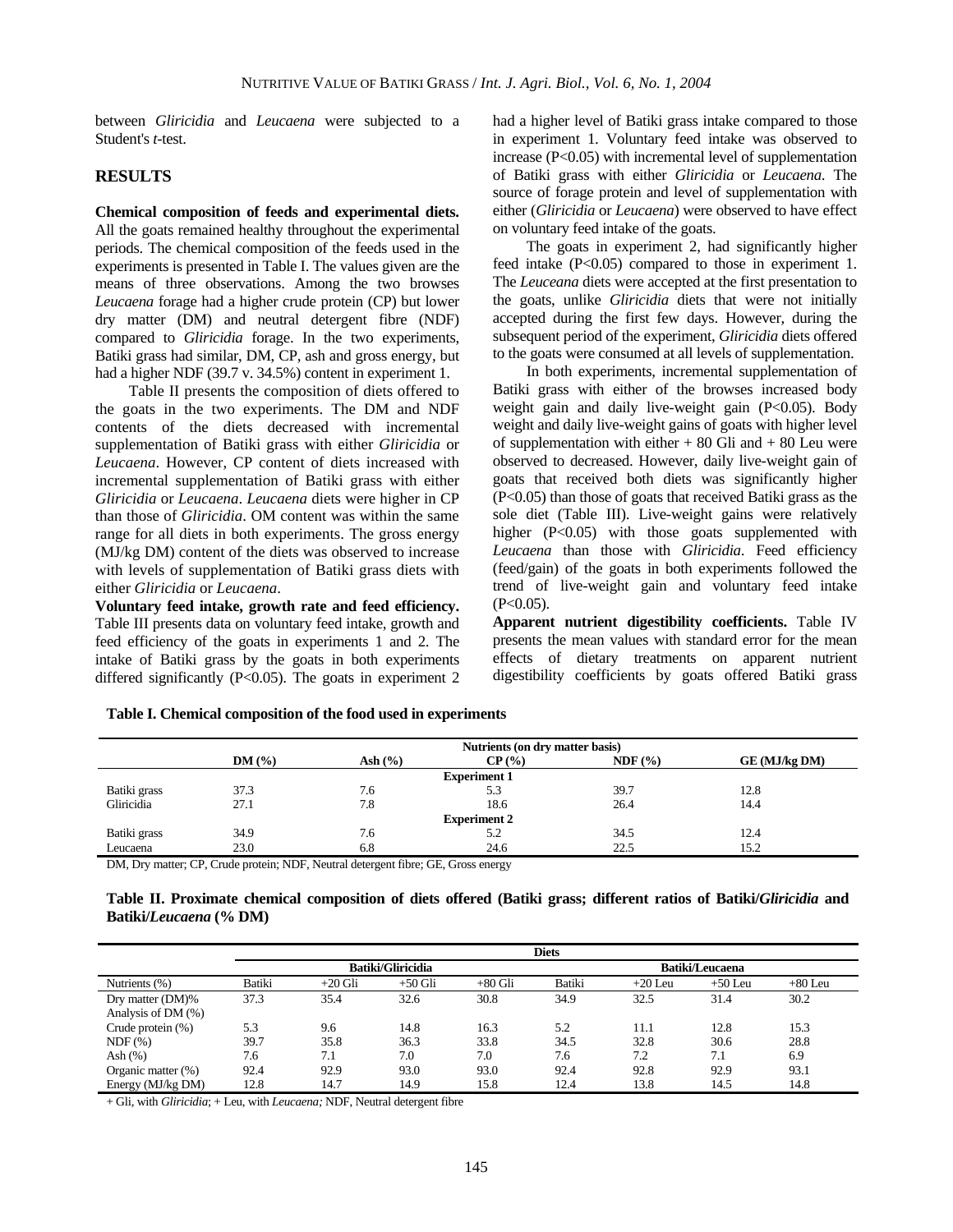supplemented with either *Gliricidia* or *Leucaena*. The goats on Batiki grass sole diet in experiment 1 had higher digestibility of DM and NDF compared to those in experiment 2. Organic matter (OM) and CP digestibility of Batiki grass by goats in experiment 2 were significantly better  $(P<0.05)$  compared to the digestibility of same nutrients by goats in experiment 1.

At all levels of supplementation the digestibility of nutrients (DM, OM, CP and NDF) by goats in experiment 2 (*Leucaena* diets) were significantly higher (P<0.05) than those in experiment 1 (*Gliricidia* diets). It was observed that incremental supplementation with either *Gliricidia* or *Leucaena* increased digestibility of DM, OM, CP and NDF (P<0.05). In both experiments apparent nutrient digestibility coefficients were remarkably better when Batiki grass was supplemented with the browse species (*Gliricidia* or *Leucaena*) compared to the Batiki sole diets. However, *Leucaena* diets were better digested than those of *Gliricidia* by the goats (Table IV).

## **DISCUSSION**

**Chemical composition of feeds and experimental diets.**  The effects of supplementation on nutritive value of Batiki grass, with either *Gliricidia* or *Leucaena* on the performance of growing goats are reported in two experiments. The comparison between the two browses is also made to facilitate discussion. DM, OM and NDF of Batiki grass used in both experiments were similar to values reported by Solomona (1988). However, the CP value of Batiki grass reported here is lower than the values reported earlier by Solomona (1988) and Aregheore (2001). The period of the year, forage age and maturity stage may be implicated for the differences observed in the CP content of Batiki grass.

The DM and NDF contents of Batiki grass used in experiment 2 were lower than that of Batiki grass used in experiment 1. The browses had low DM and NDF compared with the Batiki grass. The CP, OM and NDF content of *Gliricidia* and *Leucaena* reported here are within the range reported in the literature (Smith *et al*., 1995; Rootheart & Paterson, 1997; Kaitho *et al*., 1998).

*Gliricidia* had lower CP, but a higher NDF content than *Leucaena* in the experiments reported and this observation support the reports of Orden *et al*. (2000) with *Gliricidia* than *Leucaena* when both browses were used to supplement sheep fed with ammonia treated rice straw in Japan. But contradicts the reports of Reed *et al*. (1990), Richards *et al*. (1994) and Abdulrazak *et al*. (1996) who reported lower fibre components for *Gliricidia*.

The improvements observed in nutrient contents of Batiki grass with incremental levels of supplementation with either *Gliricidia* or *Leucaena* seems a common characteristics among grass species when supplemented weight by weight (w/w) with browses or legumes, (Wahynni *et al*., 1972). Some of the diets were high in CP above the 11 - 12% CP contents recommended as

**Table III. Voluntary feed intake, live weight gain and feed efficiency of goats offered Batiki grass; and different ratios of Batiki/***Gliricidia* **and Batiki/***Leucaena* **(% DM)** 

|                                                     | <b>Diets</b>      |                         |                                   |                   |  |  |  |  |
|-----------------------------------------------------|-------------------|-------------------------|-----------------------------------|-------------------|--|--|--|--|
| <b>Experiment 1 (Gliricidia)</b>                    |                   |                         |                                   |                   |  |  |  |  |
| <b>Parameters</b>                                   |                   | Batiki + 20 Gli         | + 50 Gli                          | + 80 Gli          |  |  |  |  |
| Initial live weight (kg)                            | 8.4               | 8.6                     | 9.3                               | 8.6               |  |  |  |  |
| Final live weight (kg)                              | 11.1              | 12.2                    | 13.1                              | 11.8              |  |  |  |  |
| Body weight gain (kg)                               | 2.7               | 3.6                     | 3.8                               | 3.2               |  |  |  |  |
| Daily gain $(g)$                                    | 53 <sup>bc1</sup> | 71 <sup>al</sup>        | 75 <sup>al</sup>                  | $63^{ab1}$        |  |  |  |  |
| Daily feed intake (g)                               |                   | $300^{bc1}$ $309^{ab1}$ | 309 <sup>ab1</sup>                | 313 <sup>al</sup> |  |  |  |  |
| Dry matter intake $(g/kg^{0.75}/day)$               | 49.34             | 47.32                   | 44.85                             | 49.14             |  |  |  |  |
| Daily protein (N x 6.25) intake $(g/kg^{0.75}/day)$ | 2.62              | 4.54                    | 6.64                              | 8.01              |  |  |  |  |
| Feed efficiency (Feed/gain)                         | 5.7               | 4.4                     | 4.1                               | $5.0^{1}$         |  |  |  |  |
| <b>Experiment 2 (Leucaena)</b>                      |                   |                         |                                   |                   |  |  |  |  |
| <b>Parameters</b>                                   |                   |                         | Batiki + 20 Leu + 50 Leu + 80 Leu |                   |  |  |  |  |
| Initial live weight (kg)                            | 12.5              | 12.3                    | 12.3                              | 12.2              |  |  |  |  |
| Final live weight (kg)                              | 15.4              | 16.7                    | 16.9                              | 15.5              |  |  |  |  |
| Body weight gain                                    | 2.9               | 4.4                     | $4.6^{\circ}$                     | 3.3               |  |  |  |  |
| Daily gain $(g)$                                    | $57^{\circ}$      | $86^{a2}$               | $90^{a2}$                         | $68^{bc2}$        |  |  |  |  |
| Daily feed intake (g)                               | $320^{c2}$        | $418^{ab2}$             | $424^{a2}$                        | $430^{a2}$        |  |  |  |  |
| Dry matter intake $(g/kg^{0.75}/day)$               | 41.18             | 50.61                   | 50.84                             | 55.06             |  |  |  |  |
| Daily protein (N x 6.25) intake $(g/kg^{0.75}/day)$ | 2.14              | 5.62                    | 6.51                              | 8.42              |  |  |  |  |
| Feed efficiency (Feed/gain)                         | 5.6               | 4.4                     | 4.5                               | 6.3               |  |  |  |  |

+ Gli, - *Gliricidia*; + Leu, - *Leucaena*; a,b,c,d Means within rows with different superscript differ (P<0.05); <sup>1, 2</sup> Means within each treatment for each variable of different superscripts differ (P<0.05).

**Table IV. Apparent nutrient digestibility coefficients of goats offered batiki grass; and different ratios of Batiki/***Gliricidia* **and Batiki/***Leucaena*

|                                  | <b>Diets</b>   |                    |                   |                   |  |  |  |  |  |  |
|----------------------------------|----------------|--------------------|-------------------|-------------------|--|--|--|--|--|--|
| <b>Experiment 1 (Gliricidia)</b> |                |                    |                   |                   |  |  |  |  |  |  |
| Nutrients (%)                    | Batiki         | $+20$ Gli          | $+50$ Gli         | $+80$ Gli         |  |  |  |  |  |  |
| Dry matter                       | $52.5^{\circ}$ | $67.3^{ab}$        | $66.8^{ab}$       | $53.4^{b1}$       |  |  |  |  |  |  |
| Organic matter                   | $55.6^{b2}$    | $68.2^{\circ}$     | $68.6^{\circ}$    | $58.2^{ab1}$      |  |  |  |  |  |  |
| Crude protein                    | $43.4^\circ$   | $67.1^a$           | $65.9^{\circ}$    | $52.8^{b}$        |  |  |  |  |  |  |
| Neutral detergent fibre          | $56.0^{\circ}$ | 58.8 <sup>al</sup> | $52.4^{b1}$       | $62.8^{a}$        |  |  |  |  |  |  |
| <b>Experiment 2 (Leucaena)</b>   |                |                    |                   |                   |  |  |  |  |  |  |
| Nutrients (%)                    | <b>Batiki</b>  | $+20$ Leu          | $+50$ Leu         | +80 Leu           |  |  |  |  |  |  |
| Dry matter                       | $58.3^\circ$   | $69.4^{ab}$        | $70.2^{\circ}$    | $69.8^{ab2}$      |  |  |  |  |  |  |
| Organic matter                   | $64.5^{b2}$    | $72.6^a$           | $74.2^{\rm a}$    | $68.3^{b2}$       |  |  |  |  |  |  |
| Crude protein                    | $45.4^{b}$     | $64.8^{a}$         | 66.7 <sup>a</sup> | 61.1 <sup>a</sup> |  |  |  |  |  |  |
| Neutral detergent fibre          | $62.0^{b}$     | $64.3^{b2}$        | $68.3^{ab2}$      | $73.5^{a2}$       |  |  |  |  |  |  |

 $+$  Gli,-Gliricidia;  $+$  Leu, - Leucaena; <sup>a,b,c</sup> Means within rows with different superscript differ (P<0.05); <sup>1, 2</sup> Means within each treatment for each variable of different superscripts differ (P<0.05)

adequate for growing goats (NRC, 1981). The gross energy content of the different diets is consistent with published estimates for forages fed to ruminants in tropical and sub-tropical countries of the world (Butterworth, 1964).

**Voluntary feed intake, growth rate and feed efficiency.**  Goats in the control group consumed an average of 320 and 300 g/head/day of fresh Batiki grass (49.34 and 41.18  $g/kg^{0.75}$ /day) in experiments 1 and 2 and these are below the standard forage intake of 80 g DM/kg M  $^{0.75}$  suggested by Crampton *et al*. (1960) for tropical forages that were proportionately 0.70 digestible. Generally ruminant livestock in Samoa and some other Pacific Island countries graze Batiki grass without supplementation to meet their minimal requirements for maintenance, growth, reproduction and lactation.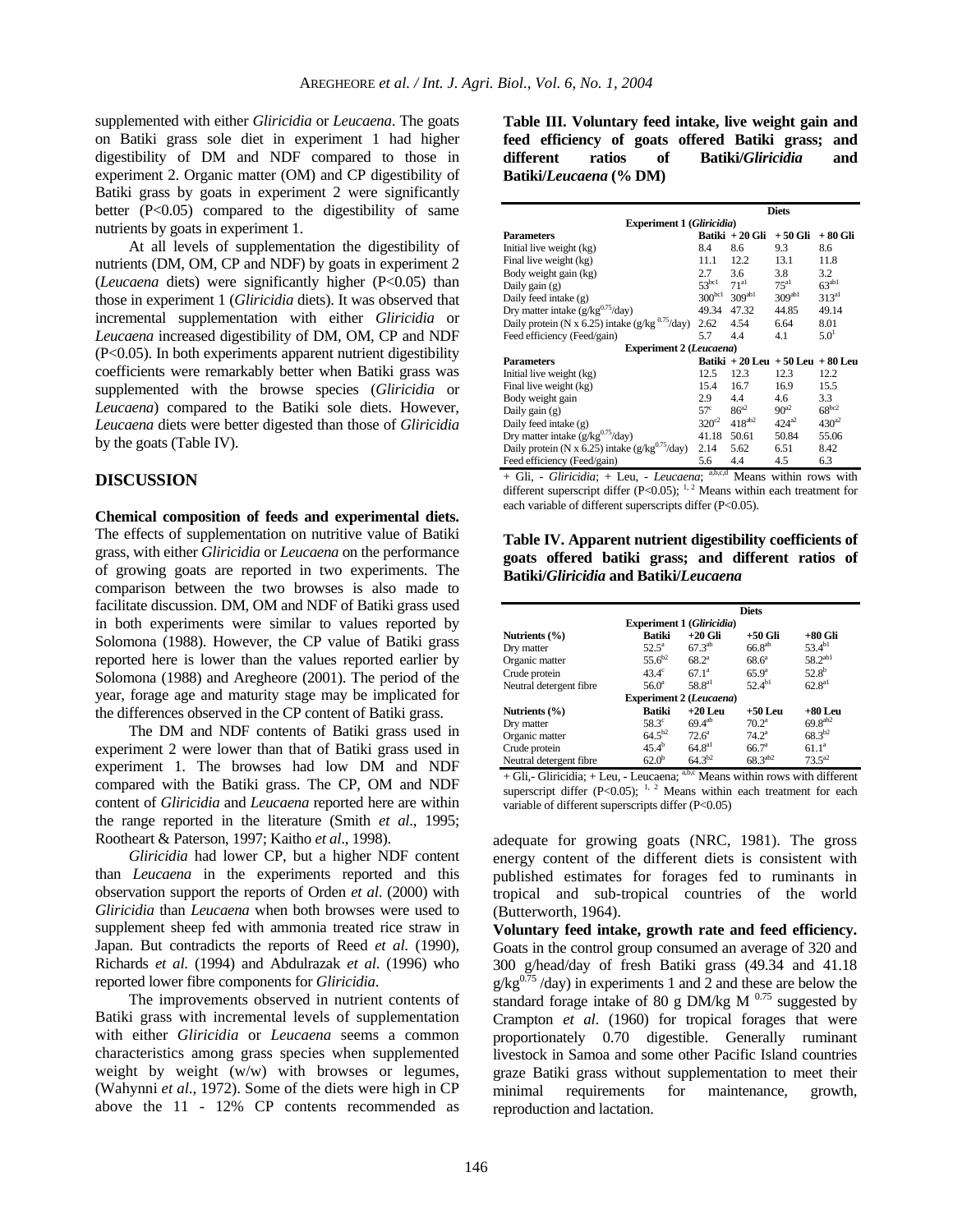Supplementation of Batiki grass with *Gliricidia* and *Leucaena* improved total voluntary feed intake of the goats. The increased voluntary intake observed in both experiments with incremental levels of supplementation of Batiki grass with either *Gliricidia* or *Leucaena* may be due to the fresh form at which they were presented to the goats. Increase in voluntary intake of fresh *Gliricidia* and *Leucaena* at high levels of supplementation have been reported (Smith *et al*., 1995) for growing West African Dwarf sheep and for Yankassa rams (Balogun & Otchere 1995), respectively in Nigeria. Also, Abdulrazak *et al*. (1996) reported increased dry matter intake with *Leucaena* but not *Gliricidia* when both browses were used as supplements to napier grass in the diets of steers in Kenya.

There was an increase in daily protein intake with progressive increase in levels of supplementation of Batiki grass with both browse species (Table III). The improved feed intake in both experiments could have resulted due to faster rumen outflow rate and the provision of more degradable organic matter. In both experiments *Gliricidia* and *Leucaena* were readily consumed and the goats did not reject any of the diets offered. However, *Leucaena* diets were more accepted than those of *Gliricidia*. Voluntary intake of Batiki grass was enhanced with incremental levels of supplementation with either *Gliricidia* or *Leucaena* browses.

Growth rate of goats in both experiments is within the level reported by Solomona (1988) for growing goats on Batiki grass as sole diet in Samoa. The higher body weight and daily live-weight gains of goats in either *Gliricidia* or *Leucaena* could be associated with higher voluntary feed intake. Compared to the control diets, the addition of *Gliricidia* or *Leucaena* at the various incremental levels of supplementation improved N utilization; provided more rumen degradable N that resulted in increased consumption; improved feed efficiency and subsequently live weight gains. The above indicated that the nitrogen from the browses contributed to improve live-weight gains of goats in both experiments.

In both experiments the goats fed on either  $+80$  Gli or + 80 Leu diets had relatively higher voluntary feed intake but lower body weight and daily live-weight gains compared to the other supplemented groups. These diets were however, higher in CP and GE contents than the 13.3% CP plus 13.4 MJ GE/kg BW suggested by Kumar (2000) as adequate for growing crossbred Anglo-Nubian goats in Samoa. Feed efficiency of the supplemented goats was relatively better than the control diets but the differences were of no statistical significance.

**Apparent nutrient digestibility coefficients.** The improved digestibility of supplemented Batiki grass diets above the control diets in both experiments 1 and 2 are consistent with other studies (Siebert & Hunter, 1982; Smith *et al*., 1995; Balogun & Otchere 1995). Supplementation of Batiki grass with either *Gliricidia* or *Leuceana* increased the rate of digestion of DM, CP, OM and NDF by the growing

goats. It was observed that digestibility of OM was better in the goats offered *Leucaena* diets, and this might be the possible reason for the better live-weight gain obtained.

DM, OM and NDF digestion (Table IV) of goats that received either + 80 Gli or +80 Leu diets were relatively low compared to other supplemented diets (not control diets). The low apparent nutrient digestion coefficients of DM and in particular OM and NDF could be responsible for the comparative low live-weight gains obtained. Both diets had higher CP content compared to others, however, it could be reasoned that there was a faster rate of passage from the rumen therefore the rumen microbes could not degrade them effectively. Also, it is possible that the availability of protein in the  $+80$  Gli or  $+80$  Leu diets were modified by anti-nutritive factors such as coumarin and flavenol in *Gliricidia* and tannin in *Leucaena* (Smith *et al*., 1995; Petty *et al.*, 1998). Feed efficiency of the goats improved with incremental supplementation of Batiki grass with either *Gliricidia* or *Leucaena*.

In these trials, *Leucaena* caused better response in the digestibility of DM, CP, OM and NDF than *Gliricidia* (Table IV). Our data on apparent nutrient digestibility coefficients conflicts with Abdulrazak *et al*. (1997). They reported better response in digestibility of steers on *Gliricidia* supplement than those on *Leucaena*. The source of grass species; the age and species of ruminant used could be implicated for the difference response to the two browses. In terms of forage protein sources, *Gliricidia* and *Leucaena* are high in nutritive value and they could be incorporated as cheap protein sources for maintenance, growth, reproduction and lactation in the diets of ruminant livestock. Both browses have been effectively used in other tropical countries as supplements in the diets of cattle, goats and sheep (Osuji, 1987; Smith *et al*., 1995; Balogun & Otchere 1995; Abdulrazak *et al*., 1997; Orden *et al*., 2000; Ondiek *et al*., 2000).

## **CONCLUSION**

Supplementation of Batiki grass with either *Gliricidia* or *Leucaena* improved voluntary feed intake, growth rate and nutrient digestibility of growing goats in both experiments. The acceptability of the two browses confirmed further that tropical browses are palatable and could offer considerable potential source of cheap protein while being productive. In conclusion, there was a decline in growth rate but not voluntary feed intake at the  $+80$  Gli and + 80 Leu diets. Data on growth rate and apparent nutrient digestibility coefficients suggest that both browses are potential protein sources in ruminants' diets. The best level at which either *Gliricidia* or *Leucaena* could be used to supplement Batiki grass to obtain maximum growth of crossbred Anglo-Nubian goats in Samoa would be at  $+50$ Gli or  $+50$  Leu, respectively.

**Acknowledgements.** The authors wish to thank Mr. Aca Nagatalevu, Secretary, School of Agriculture, Alafua